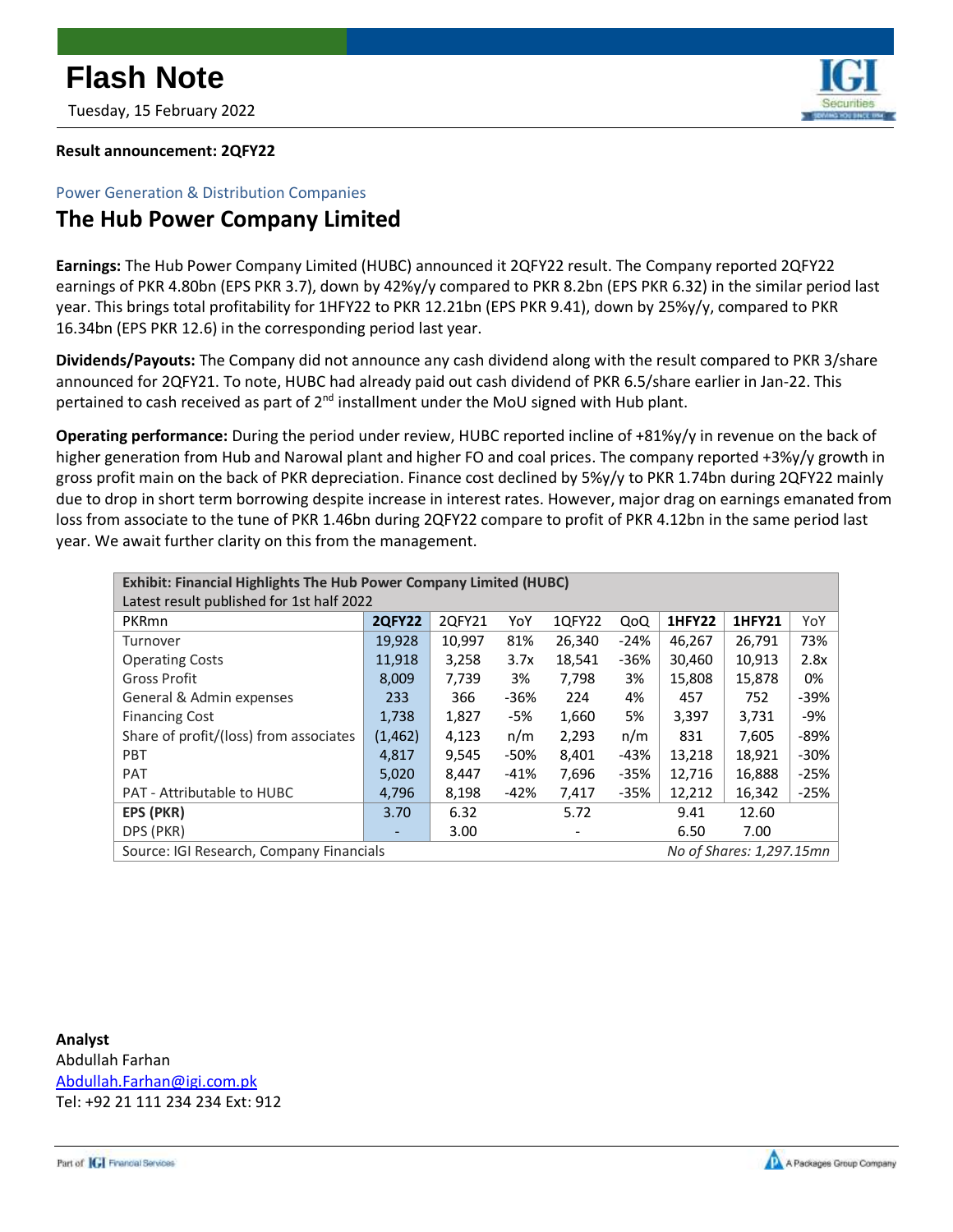

## **Important Disclaimer and Disclosures**

**Research Analyst(s) Certification:** The Research Analyst(s) hereby certify that the views about the company/companies and the security/ securities discussed in this report accurately reflect his or her or their personal views and that he/she has not received and will not receive direct or indirect compensation in exchange for expressing specific recommendations or views in this report. The analyst(s) is principally responsible for the preparation of this research report and that he/she or his/her close family/relative does not own 1% or more of a class of common equity securities of the following company/companies covered in this report.

**Disclaimer:** The information and opinions contained herein are prepared by IGI Finex Securities Limited and is for information purposes only. Whilst every effort has been made to ensure that all the information (including any recommendations or opinions expressed) contained in this document (the information) is not misleading or unreliable, IGI Finex Securities Limited makes no representation as to the accuracy or completeness of the information. Neither, IGI Finex Securities Limited nor any director, officer or employee of IGI Finex Securities Limited shall in any manner be liable or responsible for any loss that may be occasioned as consequence of a party relying on the information. This document takes no account of the investment objectives, financial situation and particular needs of investors, who shall seek further professional advice before making any investment decision. The subject Company (ies) is a client of the IGI Finex Securities Limited and IGI Finex Securities offers brokerage services to Subject Company (ies) on a regular basis, in line with industry practice. This document and the information may not be reproduced, distributed or published by any recipient for any purpose. This report is not directed or intended for distribution to, or use by any person or entity not a client of IGI Finex Securities Limited, else directed for distribution.

**Rating system:** IGI Finex Securities employs three tier ratings system, depending upon expected total return (return is defined as capital gain exclusive of tax) of the security in stated time period, as follows:

### **Recommendation Rating System**

Buy if target price on aforementioned security (ies) is more than 10%, from its last closing price(s) Hold if target price on aforementioned security (ies) is in between -10% and 10%, from its last closing price(s) Sell if target price on aforementioned security (ies) is less than -10%, from its last closing price(s)

**Risk:** Investment in securities are subject to economic risk, market risk, interest rate risks, currency risks, and credit risks, political and geopolitical risks. The performance of company (ies) covered herein might unfavorably be affected by multiple factors including, business, economic, and political conditions. Hence, there is no assurance or guarantee that estimates, recommendation, opinion, etc. given about the security (ies)/company (ies) in the report will be achieved.

**Basic Definitions and Terminologies used: Target Price**: A price target is the projected price level of a financial security stated by an investment analyst or advisor. It represents a security's price that, if achieved, results in a trader recognizing the best possible outcome for his investment, **Last Closing:** Latest closing price, **Market Cap.:** Market capitalization is calculated by multiplying a company's shares outstanding by current trading price. **EPS:** Earnings per Share. **DPS:** Dividend per Share. **ROE:** Return on equity is the amount of net income returned as a percentage of shareholders' equity. **P/E:** Price to Earnings ratio of a company's share price to its per-share earnings. **P/B:** Price to Book ratio used to compare a stock's market value to its book value. **DY:** The dividend yield is dividend per share, divided by the price per share.

IGI Finex Securities Limited Research Analyst(s) Research Identity Number: BRP009 © Copyright 2022 IGI Finex Securities Limited



Part of **GI** Financial Services

A Packages Group Company